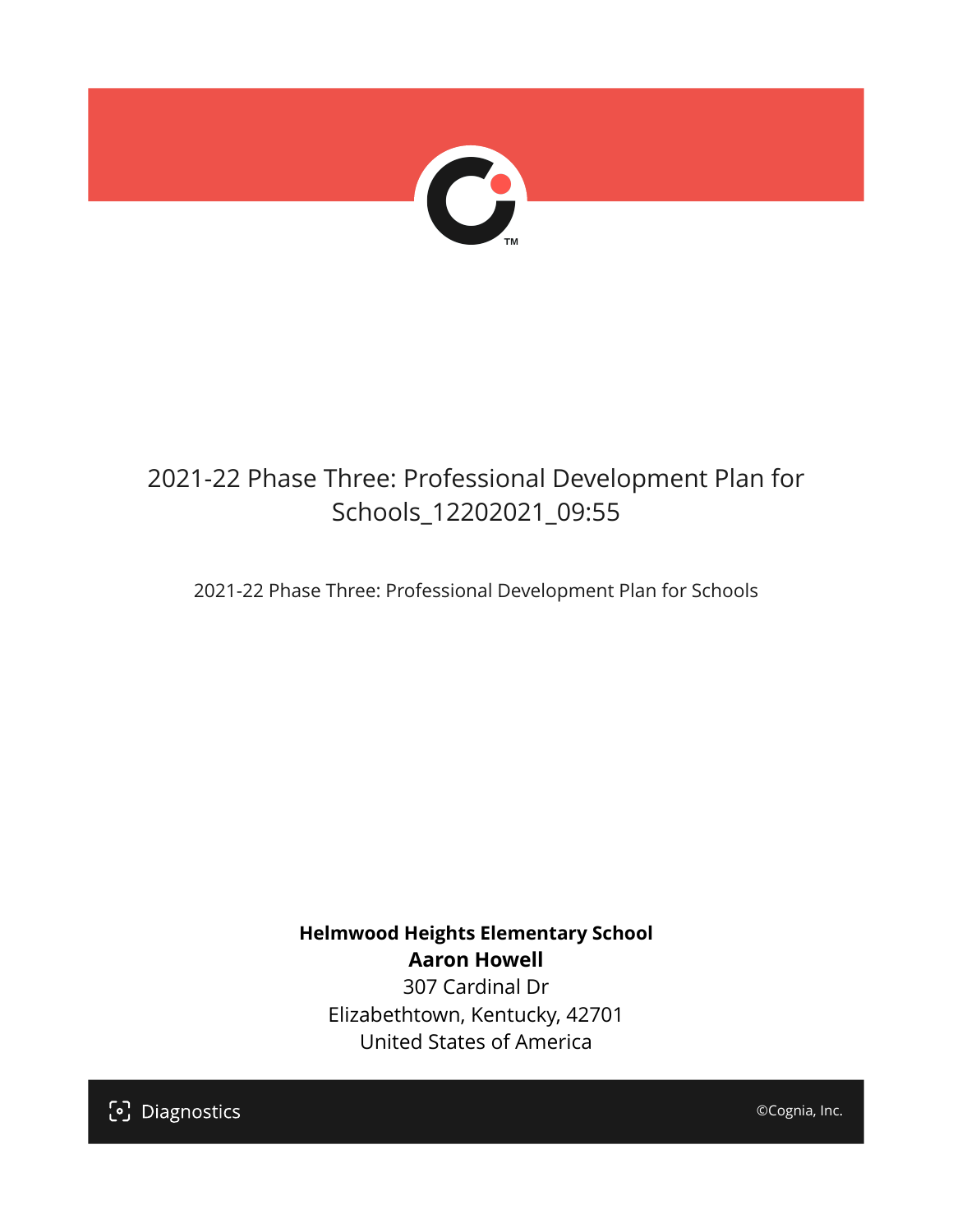2021-22 Phase Three: Professional Development Plan for Schools - 2021-22 Phase Three: Professional Development Plan for

Schools\_12202021\_09:55 - Generated on 02/17/2022

Helmwood Heights Elementary School

## **Table of Contents**

[3](#page-2-0) [2021-22 Phase Three: Professional Development Plan for Schools](#page-2-0)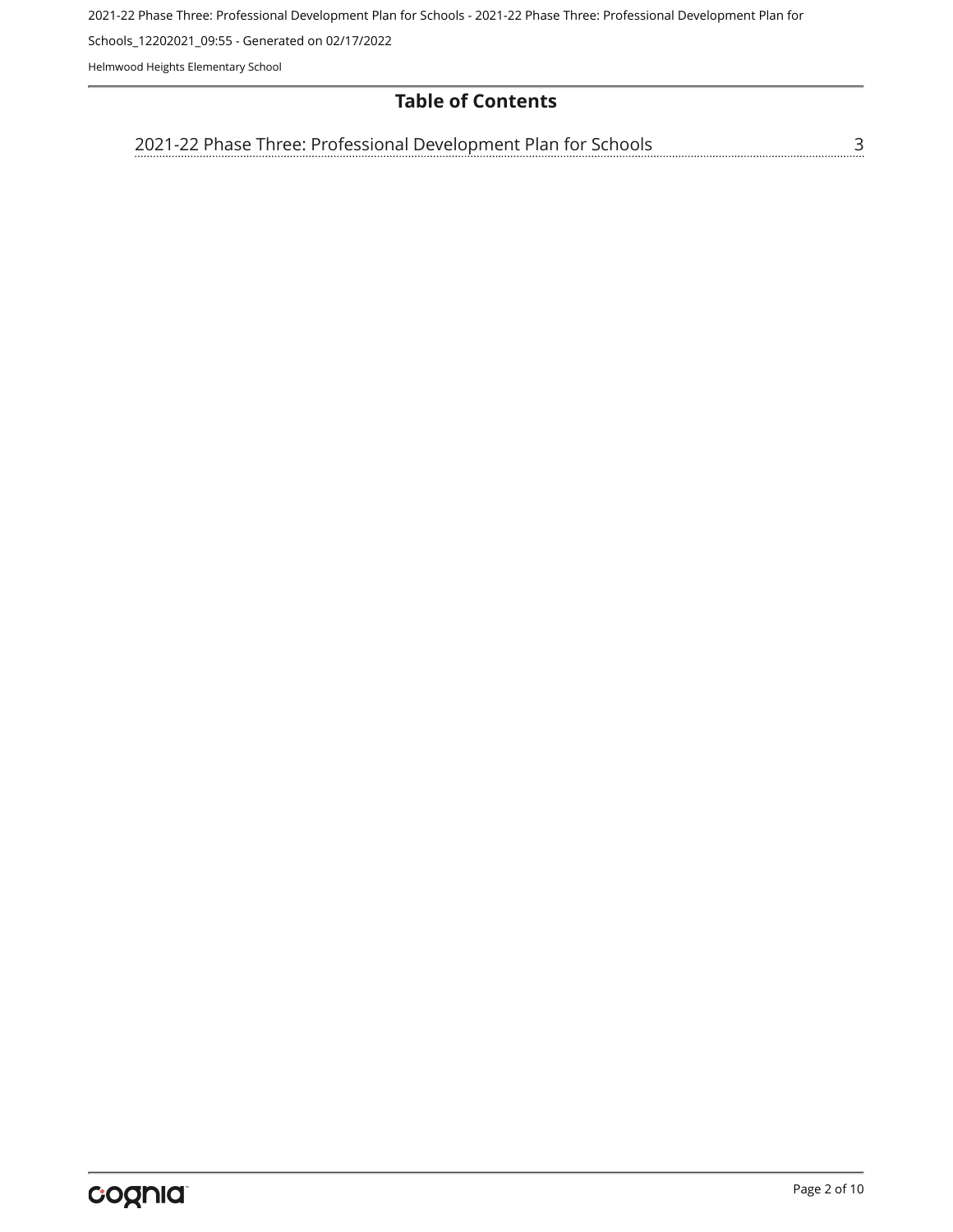2021-22 Phase Three: Professional Development Plan for Schools - 2021-22 Phase Three: Professional Development Plan for Schools\_12202021\_09:55 - Generated on 02/17/2022 Helmwood Heights Elementary School

## <span id="page-2-0"></span>**2021-22 Phase Three: Professional Development Plan for Schools**

The purpose of this diagnostic is to support the school in designing and implementing a professional development plan that aligns to the goals established in KRS 158.6451 and the local needs assessment. The basis of the professional development plan aligns to [704 KAR 3:035,](https://apps.legislature.ky.gov/Law/kar/704/003/035.pdf) which states the following:

Annual Professional Development Plan:

Section 2. Each local school and district shall develop a process to design a professional development plan that meets the goals established in KRS 158.6451 and in the local needs assessment. A school professional development plan shall be incorporated into the school improvement plan and shall be made public prior to the implementation of the plan. The local district professional development plan shall be incorporated into the district improvement plan and posted to the local district Web site prior to the implementation of the plan.

Section 3. Each school and local district professional development plan shall contain the following elements:

1. A clear statement of the school or district mission

2. Evidence of representation of all persons affected by the professional development plan

3. A needs assessment analysis

4. Professional development objectives that are focused on the school or district mission, derived from the needs assessment, and specify changes in educator practice needed to improve student achievement; and

5. A process for evaluating impact on student learning and improving professional learning, using evaluation results

Research demonstrates a positive link between high-quality professional learning (HQPL), teaching practices and student outcomes. Effective professional learning not only has the potential to improve both classroom instruction and student outcomes, but also it can be effective in recruiting and retaining teachers. When designing and/or selecting HQPL at the local level, it is important to ensure alignment to the characteristics of [High-Quality Professional](https://protect-us.mimecast.com/s/t_VKCmZ28lUj9ElyiG-gxw?domain=education.ky.gov)  [Learning](https://protect-us.mimecast.com/s/t_VKCmZ28lUj9ElyiG-gxw?domain=education.ky.gov).

1. What is the school's mission?

The mission of Helmwood Heights is to inspire a community of learners who are respectful, responsible, and innovative.

2. The needs assessment provides the framework for **all** schools to clearly identify their most critical areas for improvement that will be addressed in the planning process through the development of goals, objectives, strategies and activities.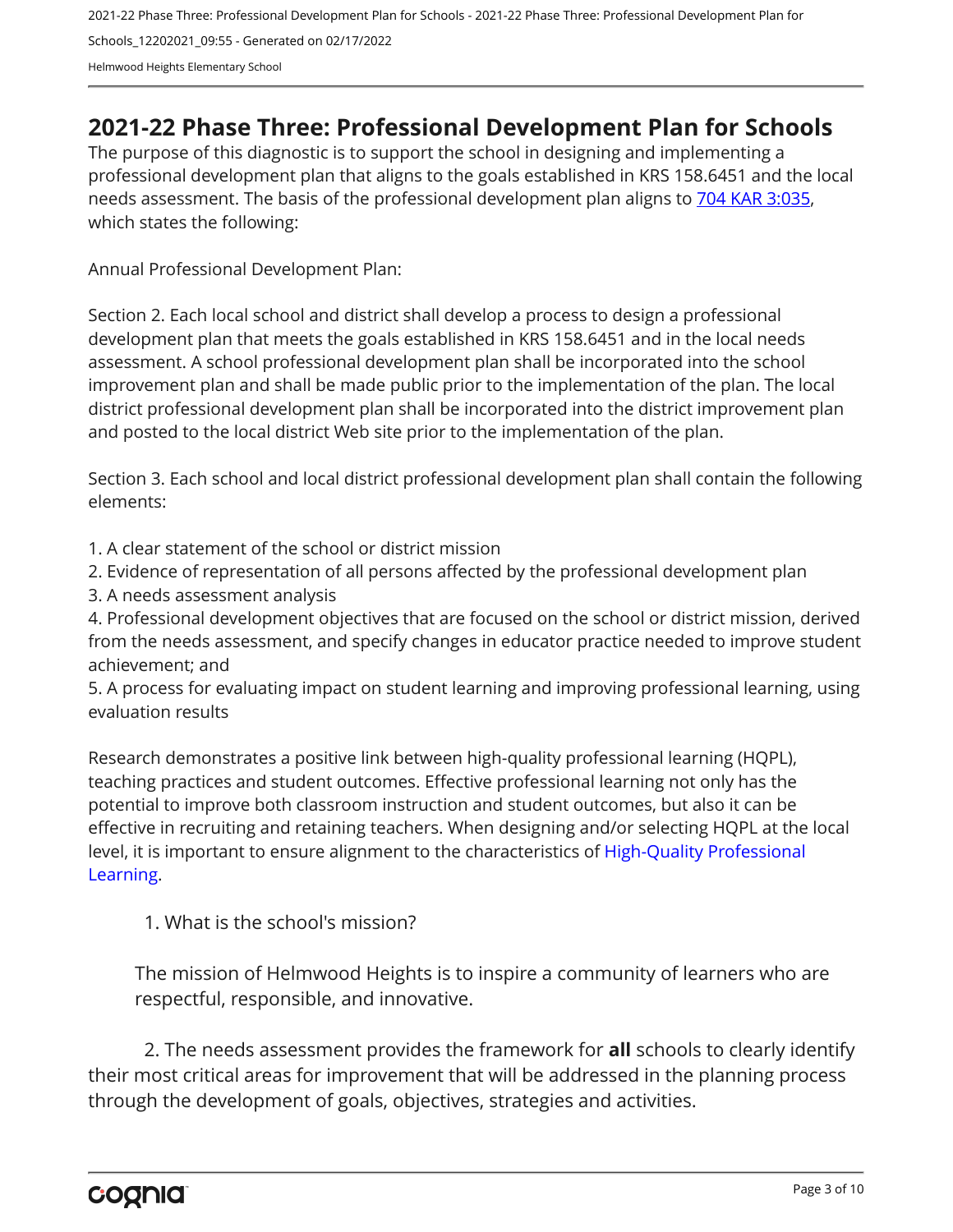Helmwood Heights Elementary School

Based on the most critical areas for improvement identified in the completed needs assessment per [703 KAR 5:225](https://apps.legislature.ky.gov/law/kar/703/005/225.pdf) (3), what are the school's **top two priorities** for professional development that support continuous improvement?

The top two priorities for professional development that support continuous improvement are Kagan Structures and Balanced Literacy with a focus on fluency as well as common assessment development that is systematic.

3. How do the identified **top two priorities** of professional development relate to school goals?

The top two priorities of professional development, Kagan Structures and Balanced Literacy, relate to our school goals. First Kagan Cooperative Learning will help our long term goals in proficiency, achievement gap, separate academic indicator, and growth by learning successful teaching strategies in which we will use a variety of learning activities to improve engagement and their understanding of the subject. Kagan Structures will enhance our core instruction across all grade levels, assist in closing our gaps with special populations and can easily be integrated into and support our Co-Teaching/Station Teaching Models of instruction. In addition to Kagan Structures, learning checks in math will be incorporated in order to provide data driven instruction. In addition to Kagan Structures, a focus on Balanced Literacy will address all goals within our CSIP. After focusing on phonemic awareness/phonics using Orton Gillingham as our vehicle in 2021, we will use our PD to focus on the fluency aspect of Balanced Literacy. The Balanced Literacy approach in our classrooms by way of station teaching drills down our focus to smaller groupings and on individual skills within the groups.

4a. For the first priority need, what are the specific objectives for the professional development aligned to the school goal(s)? Consider the long and short term changes that need to occur in order to meet the goal.

The specific objective for the Kagan Cooperative Learning is for staff to add to their toolbox in order to increase student engagement in a more "student centered" approach, fostering cooperative learning environments, making instruction and participation more equitable, and supporting relationships and community in the classroom. Our staff was trained in Kagan Day 1 in the summer of 2021. Throughout the year we have had Kagan coaching in which ideas, strategies, experiences were shared. Different structures were practiced with staff as well. Kagan has been implemented in our classrooms as evidenced in walkthrough, evaluation data. In reflection, we will continue to refine our staff meetings, PLCs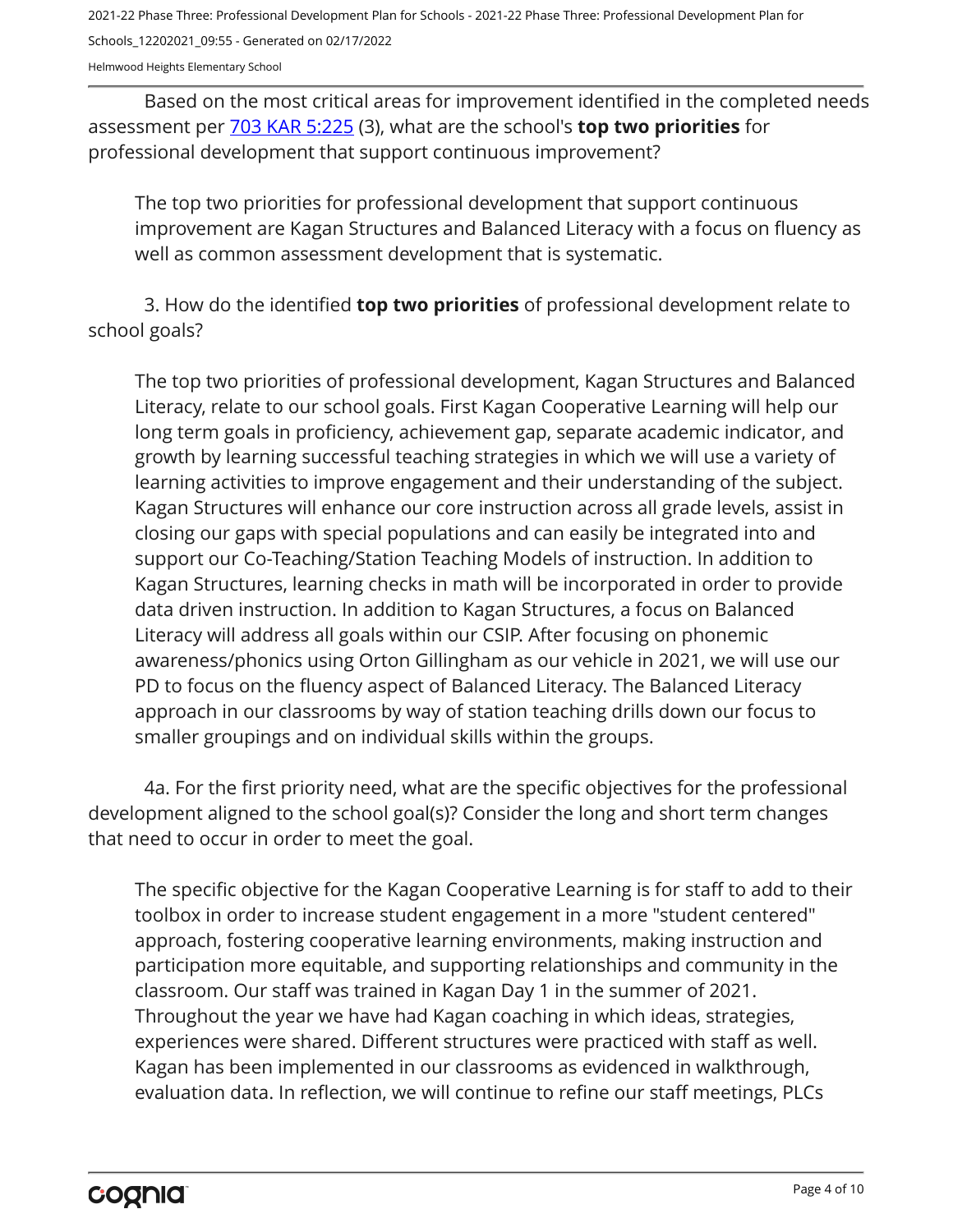Helmwood Heights Elementary School

when discussing Kagan Structures - this will help us long term. As well, we will need to analyze student growth and achievement over a set period of time.

4b. What are the intended results? (student outcomes; educator beliefs, practices, etc.)

The intended results are to see growth from pre to post test within instructional units, growth in our STAR Benchmark Testing in reading and math. If we are meeting students were they are at and utilizing Kagan Cooperative Learning Strategies in addition to our other best practices then we will move students forward. Other student outcomes include increased engagement, fostering cooperative learning environments, equitable instruction, and stronger relationships. . Kagan Structures will enhance our core instruction across all grade spans and content areas, assist us in closing our gaps with various special populations and can easily be integrated into and support our Co-Teaching/Station Teaching Models of Instruction.

4c. What will be the indicators of success? Consider the completed actions or markers that need to occur that would indicate the goals and objectives have been achieved.

Indicators for success will be measured through walk-through data, feedback from Kagan district team, feedback from Kagan coaches, school coaching sessions, student feedback survey's, and student assessment and achievement data.

4d. Who is the targeted audience for the professional development?

The targeted audience for the professional development are administrators, teachers and support staff.

4e. Who is impacted by this component of professional development? (students, teachers, principals, district leaders, etc.)

The most impacted by Kagan will be teachers and students. Teachers will be impacted by obtaining new tools, knowledge, strategies to enhance engagement and effectiveness across all grade levels. Students will be impacted by increased engagement and effectiveness in their classes and courses, more opportunity and accountability, increased inclusion and equity, higher-level thinking and involvement, and increased skill development when it comes to cooperation, community, and teamwork. The level of impact with school leadership will be the knowledge and understanding about what support teachers and students will need in order to implement the structures with fidelity.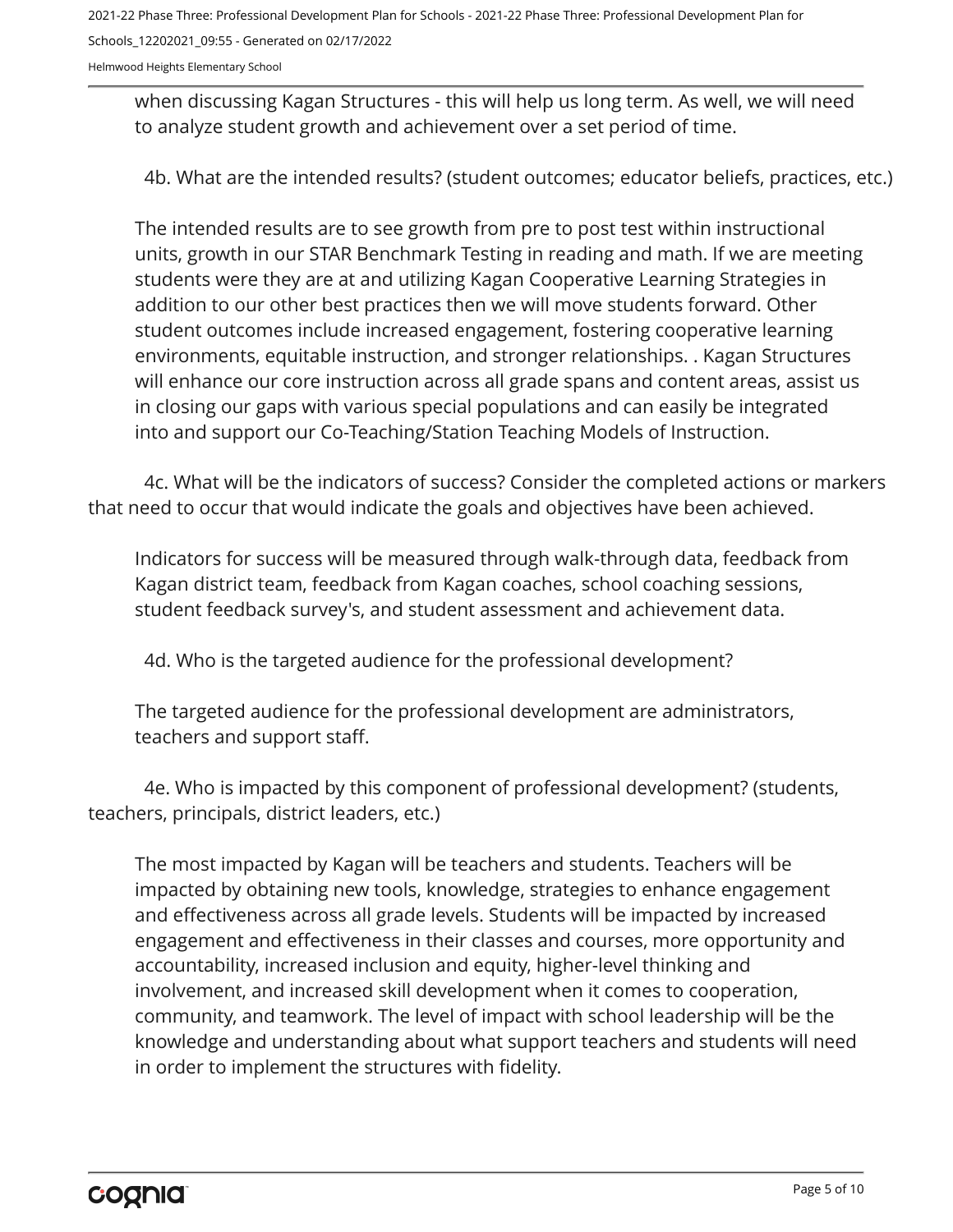Helmwood Heights Elementary School

4f. What resources are needed to support the professional development? (staff, funding, technology, materials, time, etc.)

The resources needed to support the Kagan Cooperative Learning Structures include professional development planning and funding through Title II, Title 1 and CCEIS Funds, time to allow staff to learn and implement the structures, development of walk-through feedback tools and Kagan resource materials for the teachers to use in their classrooms.

4g. What ongoing supports will be provided for professional development implementation? (coaching, professional learning communities, follow up, etc.)

The Kagan initiative at Helmwood Heights includes a 3 year professional development and coaching plan, a sustainable plan for training a district trainer in order to train all new employees, provide support and feedback to staff within PLCs. As well the district Kagan team will follow up with fidelity throughout the implementation, coaching, reflection and refinement process.

4h. How will the professional development be monitored for evidence of implementation? Consider data (student work samples, grade-level assessments, classroom observations, etc.) that will be gathered, persons responsible and frequency of data analysis.

Our PD will be monitored over time and throughout the three year professional learning process through classroom observations, feedback/accountability instrument, coaching sessions, PLC discussions/sharouts dedicated to the Kagan Cooperative Learning Structures.

5a. For the second priority need, what are the specific objectives for the professional development aligned to the school goal(s)? Consider the long and short term changes that need to occur in order to meet the goal.

The specific objectives for the 2nd priority need - Balanced Literacy as it pertains to professional development, will address our CSIP goals related to proficiency, gap, growth, and separate academic goals. Professional development will look at literacy with a more balanced approach with a heavy emphasis on one the 5 key components - fluency. The short and long term goals with this plan include Orton Gillingham Phonics First and Structures training to address fluency, while also maintaining our growth in phonemic awareness/phonics, vocabulary, comprehension. Over time we will have additional training related to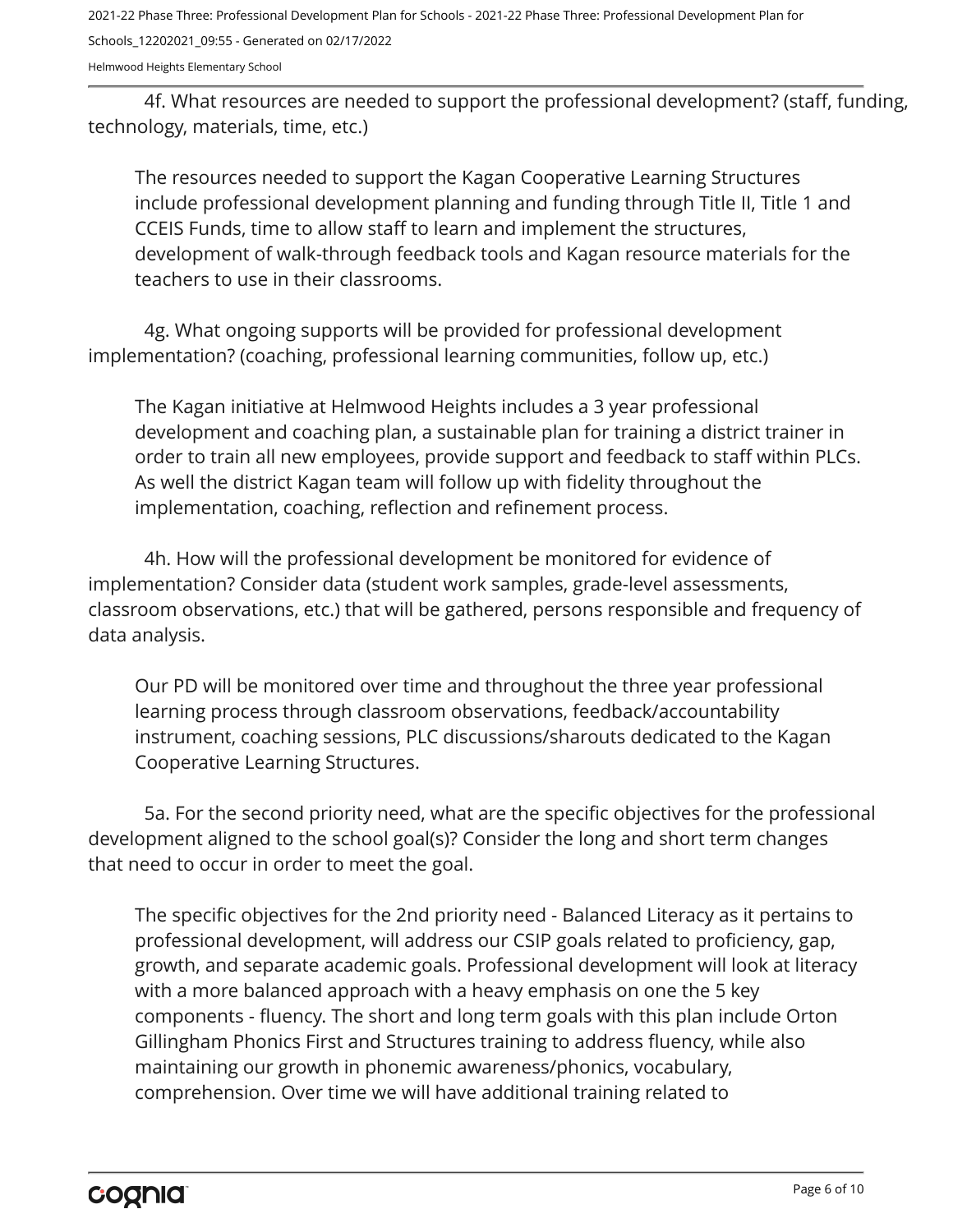Helmwood Heights Elementary School

comprehension, the science of reading, cross-curricular reading, vocabulary and grammar/language.

5b. What are the intended results? (student outcomes; educator beliefs, practices, etc.)

The intended results for the balanced literacy plan is to have a consistent, foundation literacy plan based on best practice research in the field of literacy instruction and effectiveness. Helmwood Heights believes that a core balanced literacy approach will be much more effective, equitable, sustainable, and impactful than the whole language approach. The Balanced Literacy Plan will address our proficiency goals, gap goals, and our separate academic goals. The short and long term goals with this plan include Orton Gillingham Phonics First and Structures training to address fluency while also maintaining growth in phonemic awareness/ phonics. Over time we will have additional training related to comprehension, the science of reading, cross-curricular reading, vocabulary and grammar/language.

5c. What will be the indicators of success? Consider the completed actions or markers that need to occur that would indicate the goals and objectives have been achieved.

Indicators for success will be measured through professional learning participation, sustainability through district training, teacher feedback surveys, walk-through instruments, feedback from our balanced literacy team, school coaching sessions, student feedback surveys, and student assessment and achievement data.

5d. Who is the targeted audience for the professional development?

The targeted audience for Balanced Literacy professional development are administrators, general education teachers, special education teachers and support staff.

5e. Who is impacted by this component of professional development? (students, teachers, principals, district leaders, etc.)

The most impacted by Balanced Literacy/Co-Teaching/Station Teaching Models of Instruction are both teachers and students. Teachers will have the knowledge, understanding, pedagogy, instructional practices, resources, support, time/ schedules, and personnel to implement balanced literacy plans at Helmwood Heights and the Co-Teaching/Station Teaching Models. Students will be impacted as well because they will have exposure and access to high quality, best practice, research based, balanced literacy instruction each day that is consistent and equitable. District leaders and school leaders will also be impacted by being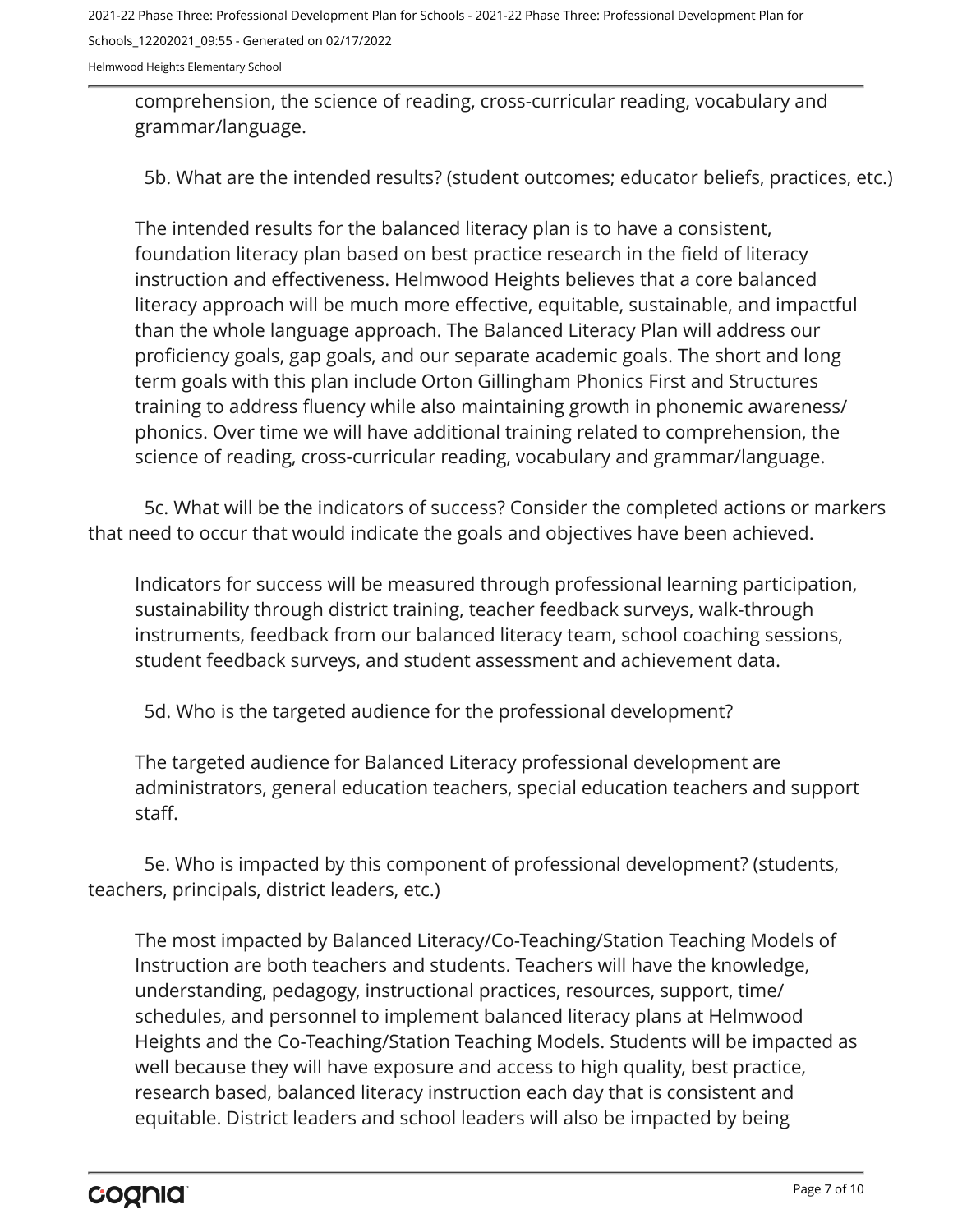Helmwood Heights Elementary School

equipped with the knowledge and understanding needed to support teachers and students through all the phases of professional learning, implementation, reflection, and refinement and maintain fidelity and sustainability for the utmost impact and effectiveness.

5f. What resources are needed to support the professional development? (staff, funding, technology, materials, time, etc.)

The balanced literacy plan will require funding for professional learning and resource materials. Some instructional technology needs will require funding as well and teachers will need time with implementing balanced literacy components and Orton Gillingham practices. To support Co-Teaching/Station Teaching professional development funding will be needed as well as time and support. There may also be additional resources and materials needed for small group instruction and a need for additional personnel could arise.

5g. What ongoing supports will be provided for professional development implementation? (coaching, professional learning communities, follow up, etc.)

Ongoing supports include professional learning in Orton Gillingham Phonics First and Structures that will continue for at least a three year period and beyond. Additional professional development sessions will focus on fluency, vocabulary, comprehension, grammar/language, and writing. Within our PLCs, time will be devoted to Balanced Literacy. As well professional learning opportunities in literacy, coaching feedback sessions, observations and walk-throughs, feedback data from teachers and follow up trainings will be necessary as on going supports.

5h. How will the professional development be monitored for evidence of implementation? Consider data (student work samples, grade-level assessments, classroom observations, etc.) that will be gathered, persons responsible and frequency of data analysis.

Our PD will be monitored over time and throughout the three year professional learning process through classroom observations, feedback/accountability instrument, coaching sessions, PLC discussions/sharouts dedicated to Balanced Literacy. We will also look at student assessment data before and after Kagan implementation. Staff self assessments will also be administered throughout the three year process.

6. Optional Extension: If your school has identified additional professional development priorities that you would like to include, you may upload an attachment with the answers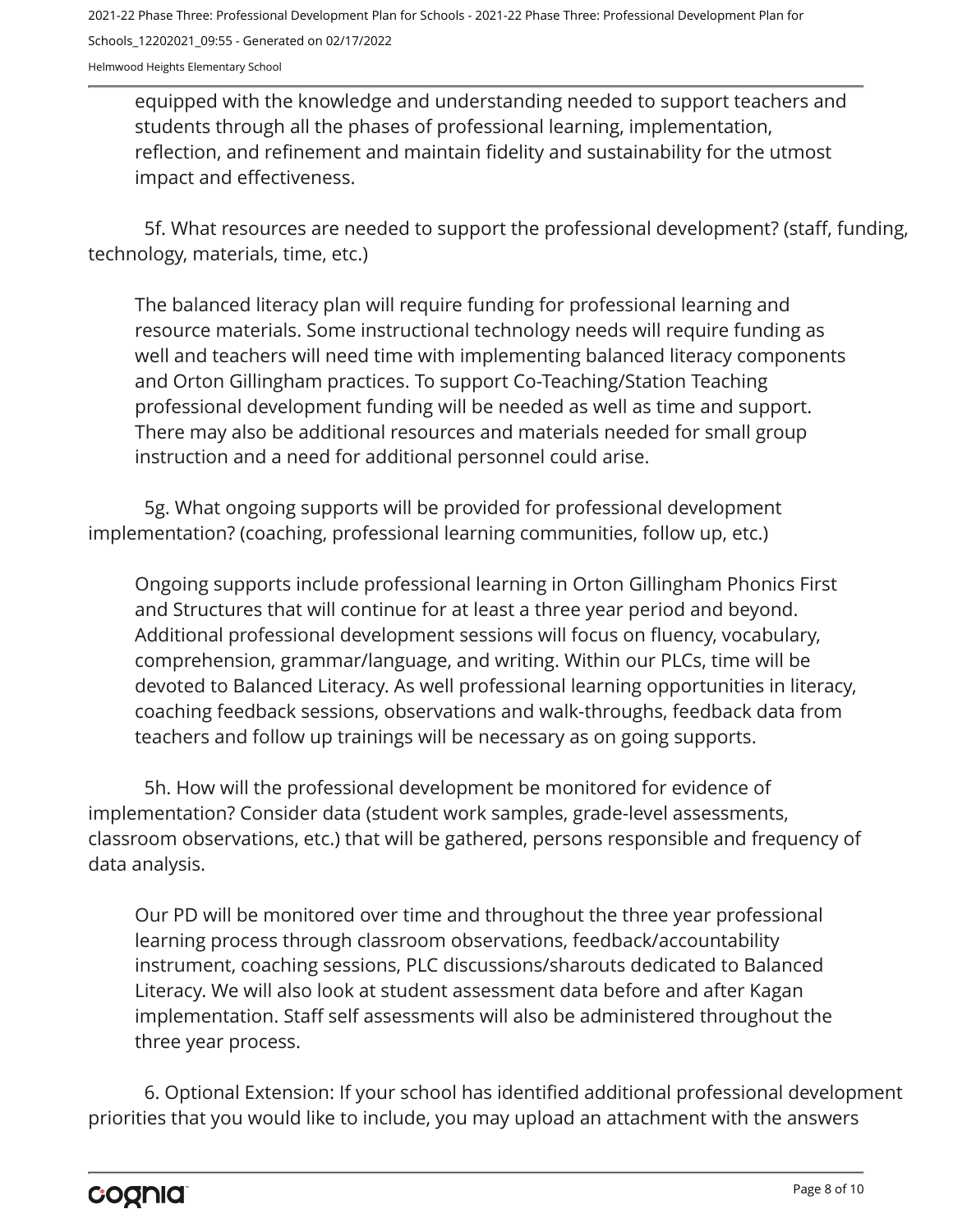2021-22 Phase Three: Professional Development Plan for Schools - 2021-22 Phase Three: Professional Development Plan for

Schools\_12202021\_09:55 - Generated on 02/17/2022

Helmwood Heights Elementary School

to question 3 and a-h as seen in questions 4 and 5. If you do not wish to include an optional extension, please list N/A in the space provided below.

N/A